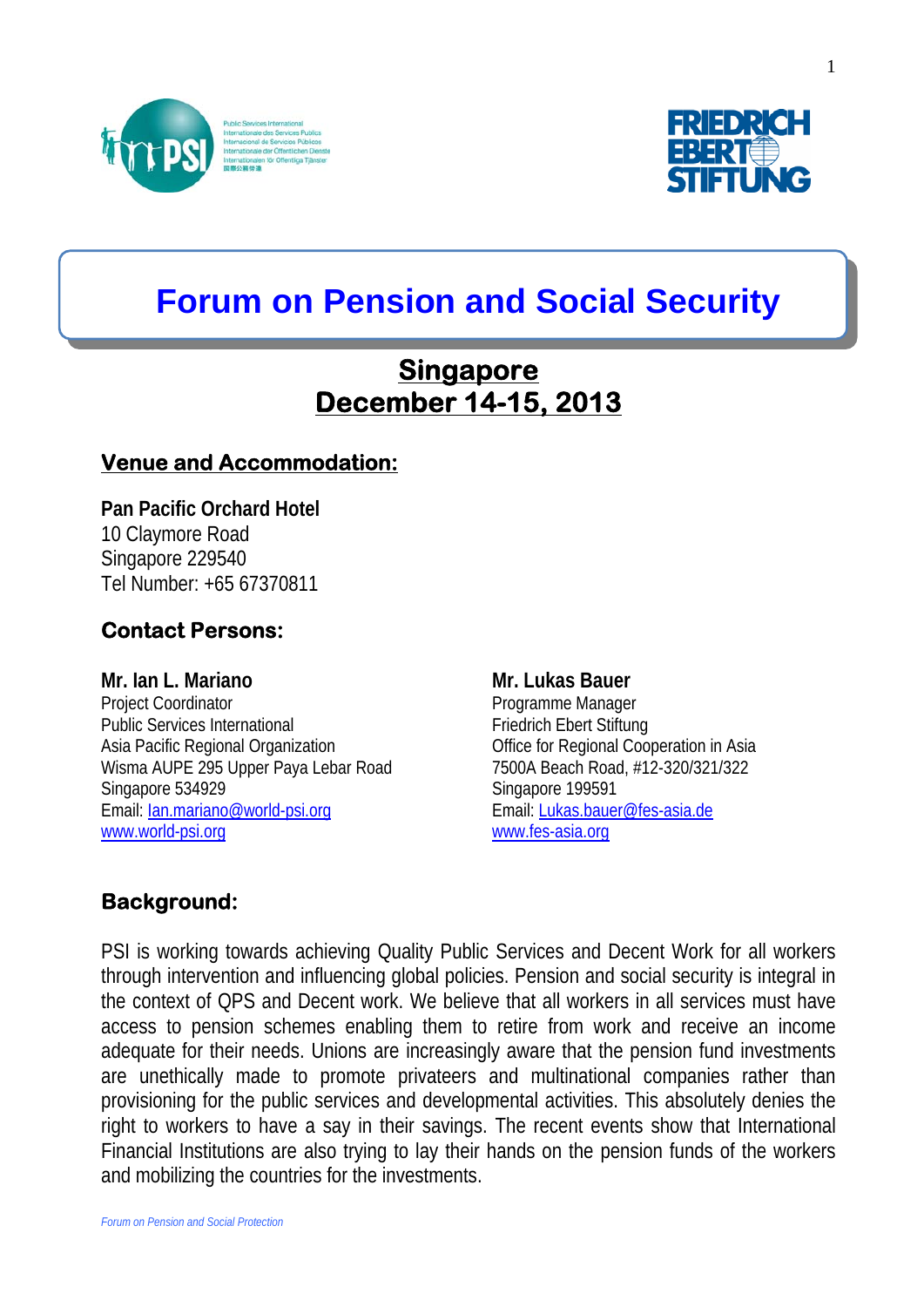This forum is timely and important for the workers and public sectors unions to be part of the development and be involved in the pension fund governance that can play a major role in ensuring that workers' retirement funds are invested for progressive and socially responsible purposes.

#### **Objectives:**

- To share the diversities of public pension funds and a deeper understanding about pension at the global context
- To provide a regional perspective and what mechanisms or interventions that can be employed and useful for workers actions
- To come up with recommendations and action point on how PSI at the global level can articulate the local concerns and how the unions at national level can play a bigger role with regard to pension funds.

#### **Participants:**

Trade union representatives, government officials, and experts on pension funds from the Asia-Pacific region will participate in the forum.

#### **Programme:**

#### **December 13 – Arrival and Check-in**

#### **December 14 – Day 1 (Saturday)**

- 8:30 am 9:00 am Registration
- 9:00 am 9:45 am Opening/ Welcome

Opening Remarks Mr. Lukas Bauer

Programme Manager, *(on behalf of Ms. Julia Mueller, Director, FES Office for Regional Cooperation in Asia)* 

Workshop Objectives & brief Ms. Lakshmi Vaidhiyanathan

Regional Secretary, PSI-AP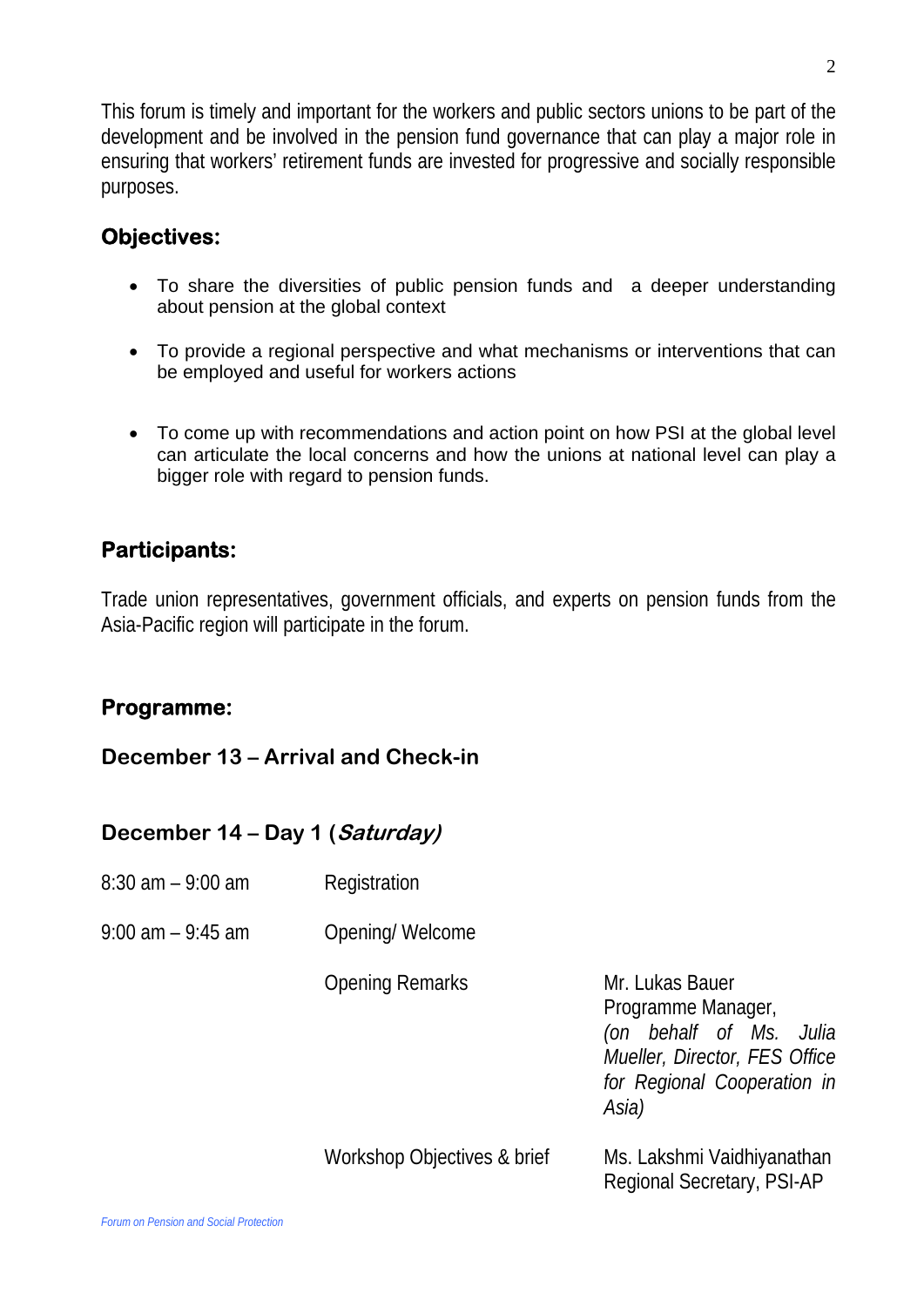| $9:45$ am $-10:30$ am               | Session 1: Paper Presentation on Pension UK Experience                                                                         |
|-------------------------------------|--------------------------------------------------------------------------------------------------------------------------------|
|                                     | <b>Meech Colin- Video Presentation</b><br><b>UNISON</b>                                                                        |
| 10:30 am $-$ 11:00 am               | Tea Break (plus Group Photograph)                                                                                              |
| 11:00 am $-$ 12:30 pm               | Session 2:<br>Panel Discussion: Strengthening<br>Pension<br><b>Safety Nets</b>                                                 |
| Panelists:                          |                                                                                                                                |
|                                     | Mr. Agus Toniman<br><b>Vice President</b><br><b>KSPI</b><br>Indonesia                                                          |
|                                     | Hon. Mario Aguja<br>Member, Board of Trustee<br>Government Services Insurance System<br><b>Philippines</b>                     |
|                                     | R. Srinivasan<br><b>General Secretary</b><br>Indian National Defense Workers Federation                                        |
| Reactor(s):                         | Mr. Hiroo Aoba<br>Sub Regional Secretary, PSI East Asia Sub region                                                             |
|                                     | Ms. Anna Claude<br><b>Director</b><br><b>Campaign Strategy</b><br>New South Wales Nurses and Midwives Association<br>Australia |
| 12:30 pm $-$ 2:00 pm                | Lunch Break                                                                                                                    |
| $2:00 \text{ pm} - 3:00 \text{ pm}$ | Session 3: Panel Discussion: Ensuring Ethical Investment<br>and addressing IFI influences                                      |

3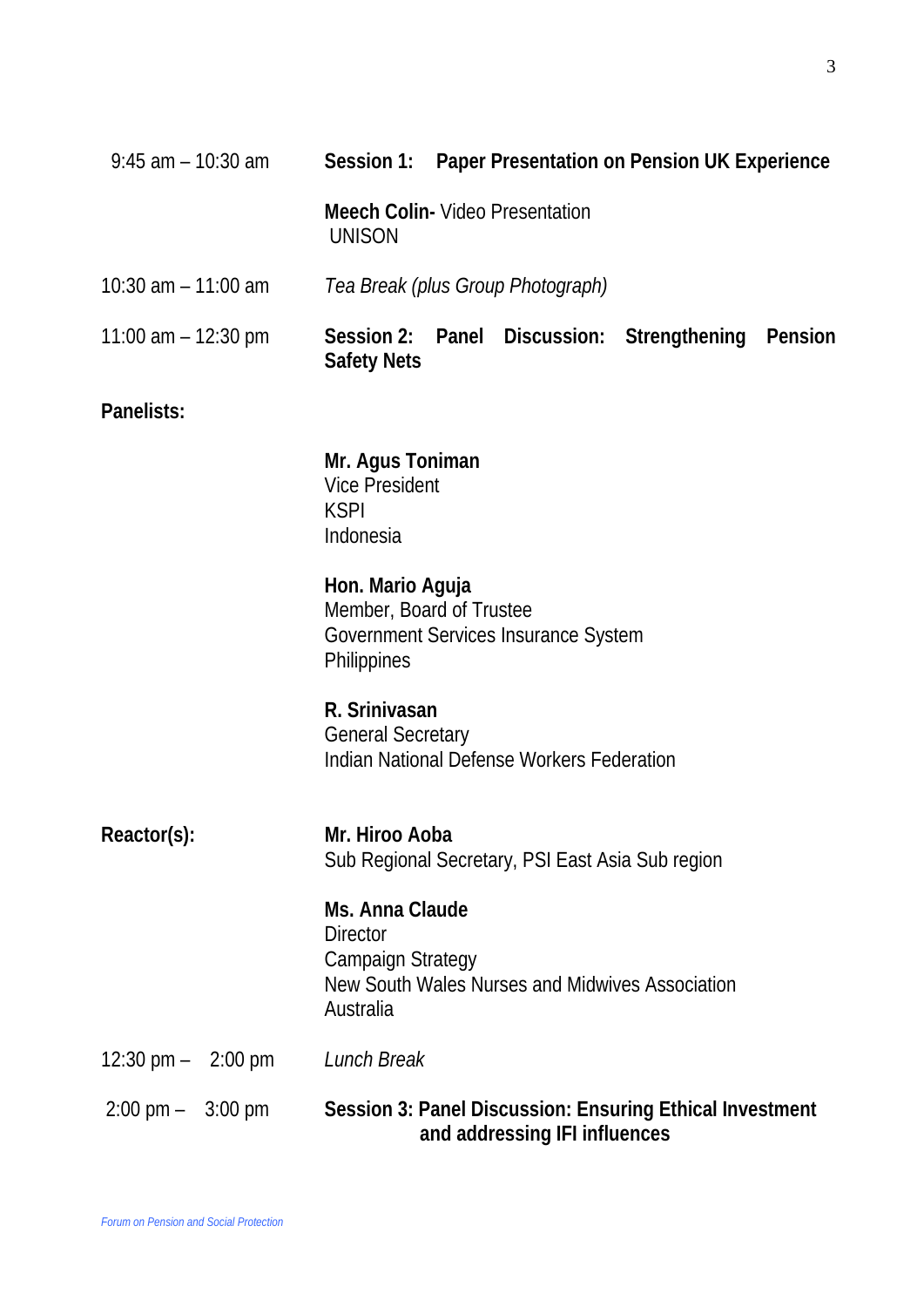| Panelists:                          | Mr. Rajeshwar Singh<br><b>General Secretary</b><br>Fiji Public Services Association                                            |
|-------------------------------------|--------------------------------------------------------------------------------------------------------------------------------|
|                                     | Hon. Mario Aguja<br>Member, Board of Trustee<br>Government Services Insurance System<br>Philippines                            |
| Reactor(s):                         | Ms. Esperanza Ocampo<br><b>National President</b><br>Philippine Government Employees Association<br>Philippines                |
|                                     | Mr. Victor Chiong<br><b>National President</b><br>Alliance of Government Workers in Water Sector<br>Philippines                |
| $3:00 \text{ pm} - 3:30 \text{ pm}$ | Tea Break                                                                                                                      |
| $3:30 \text{ pm} - 5:00 \text{ pm}$ | Session 4: Panel Discussion: Trade Union Interventions<br><b>And Influence</b>                                                 |
| Panelists:                          | Ms. Anna Claude<br><b>Director</b><br><b>Campaign Strategy</b><br>New South Wales Nurses and Midwives Association<br>Australia |
|                                     | Mr. Abdurahman Irsyadi<br><b>General Secretary</b><br><b>JAMSOSTEK Employees Union</b><br>Indonesia                            |
|                                     | Mr. R. Srinivansan<br><b>General Secretary</b><br>Indian National Defense Workers Federation<br>Chennai, India                 |